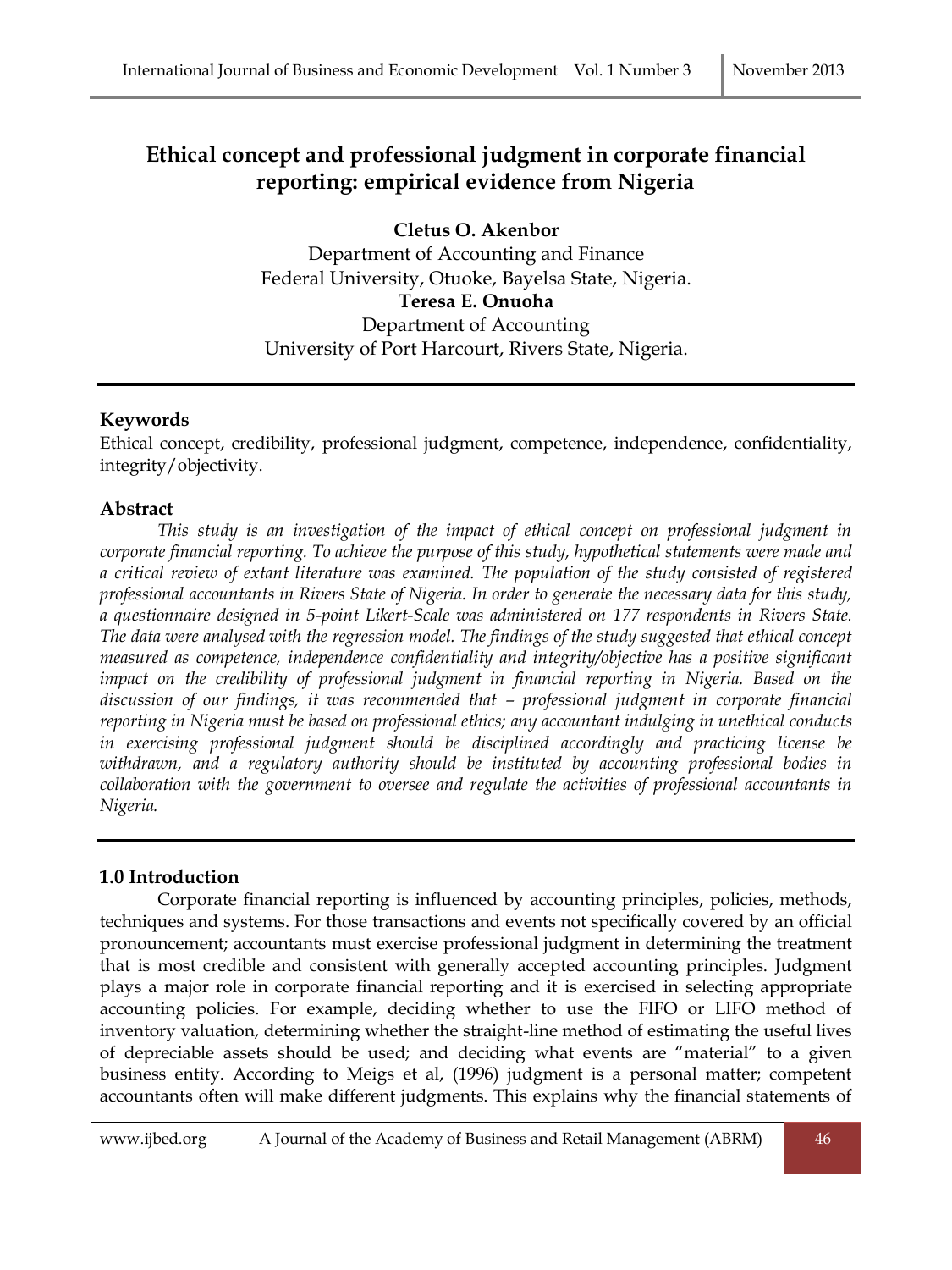different companies are not likely to be directly comparable in all respects. Ayodele (2005) asserted that professional judgment is expected to be built on ethics. He further explained that ethics are the moral principles that an individual uses to govern his or her behavior. Some ethical concept, such as a belief that it is wrong to steal, apply to all situations, other ethical concepts, however, apply specifically to some particular types of activity. For example, many of us have ethical principles relating directly to sports. Assume that your team is playing a football competition, and the centre referee makes a "bad call" in your favour. Do you challenge the call? Your answer to this question will depend upon your personal ethical principles concerning participation in the competition.

According to Smith (1999), all recognized professions such as the accounting profession, have developed codes of professional ethics. The basic purpose of these codes is to provide members of the profession with guidelines for conducting themselves in a manner consistent with the responsibilities of the profession. Codes of ethics developed by professional associations generally hold the practicing professional to higher standards of conduct than do the laws regulating that, profession. In part, this tendency evolves from the fact that professional associations have a vested interest in enhancing the public image of the profession. Accountants face a number of ethical dilemmas in the discharge of their duties; these dilemmas involve decisions that require seasoned judgment and careful consideration of the short-term and longterm implications. Where there is no particular method of reporting an event, the conservatism principle is applied by professional accountants. Ethical concept is the reference point for professional judgment. But in Nigeria, many professional accountants violate ethical concepts of independence, confidentiality, integrity and objectivity, competence, etc. and abuse the use of professional judgment in corporate financial reporting (Ayodele, 2005). This therefore questions the credibility of professional judgment. For instance, a professional accountant was preparing the income tax returns of a client who has had a particular good year-higher income than expected. On January 2 of the following year, the client pays to the Nigerian Television Authority (NTA) for a television advertisement and asks the accountant to backdate the cost so as to reduce the income of the preceding year and consequently tax liability. The accountant backdated the advertising expenses to be included in the income statement of the year just ended. Is this ethical? The accountant seems not to have considered objectivity and integrity of the accounting profession. It is against this backdrop that this study tends to investigate the extent to which accountant's judgment is influenced by ethics of the profession.

To achieve the above objective, the following null hypotheses were raised –

- Ho1; Professional competence has no significant impact on the credibility of accountant's judgment in corporate financial reporting.
- Ho2; Independence of the accountant has no significant effect on the credibility of professional judgment in corporate financial reporting.
- Ho3; Confidentiality of information has no significant relationship with credibility of professional judgment in corporate financial reporting.
- Ho4; Integrity objectivity has no significant implication on the credibility of professional judgment in corporate financial reporting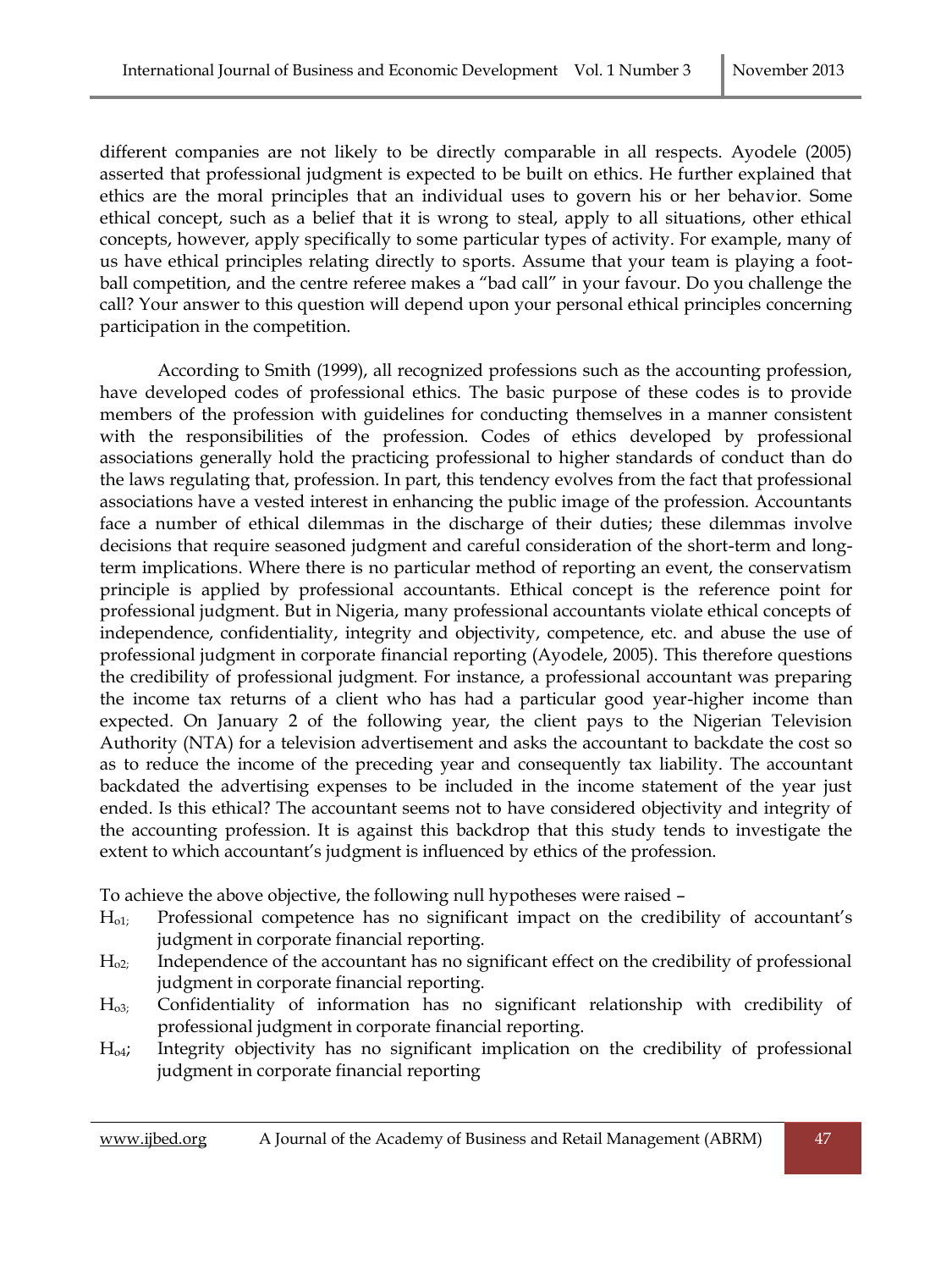#### **2.0 Literature Review**

Generally speaking, ethics is a concept difficult to define but easy to describe. It has been described severally by different writers each claiming conceptual superiority. This conceptual argument is based on the fact that ethics border on what is right or wrong, good or bad, which are highly subjective, shaped by multiplicity of factors and dependent on personal conviction. For example, while artificial birth control measures are embraced in China and Russia, it is considered a taboo by the catholic faithful. In addition, while premarital sex is a taboo in places like India and the Easter Block, it is a welcome development in Nigeria and the Western countries of Britain and America. Moreso, it is prohibited for accountants to advertise and solicit for clients publicly in Nigeria, in America; advertisement serves to sell the accountants to potential clients. Ethics are therefore the moral principles that an individual uses in governing his or her behaviour (Ilaboya and Uwubanwen 2005)

According to Jones (2004), to understand and appreciate the ethics applicable to a profession, one must first understand the nature of that profession. Consider, for example, a painter who encounters a building badly in need of new paint. The painter has no ethical obligation to stop and paint this building. Now consider a medical doctor encountering an accident victim who is unconscious and badly in need of immediate medical attention. The medical doctor does have an ethical obligation to stop and render emergency medical care. The obligation to render immediate services simply because it is needed is an ethical concept applicable to the medical profession because that profession is devoted to the public's health and safety.

## **2.1 Accounting Professional Ethics**

Accountants have unique ethical responsibilities. A professional accountant auditing a firm's financial statements has an ethical obligation to be independent of the company issuing the statements. An accountant preparing an income tax return has an ethical obligation to prepare the return honestly, even if the tax payer paying the accountant's fee may want the return prepared in a manner that understates taxable income. According to Holmes (2001), changes in the practice of business have eroded the standard of behaviour expected from professional accountants. The pressure to succeed and remain at the top has caused chief executives to pressurize professional accountants to manipulate accounting data through rule bending and loophole seeking to paint a rosy picture of the firm's financial transactions and events.

The accounting profession has developed codes of professional ethics. The basic purpose of these codes is to provide professional accountant with guidelines for conducting themselves in a manner consistent with the responsibilities of the profession, particularly when the accountant exercises professional judgment. According to Madsen et al (1999), a professional accountant owes certain ethical duties to his clients, his profession, and the society at large even if at various times such duties may conflict with his personal interest. In exercising professional judgment, the accountant must not allow his greed, selfish interest, or management pressure over-rules his professional and societal requirements. The professional codes of ethics in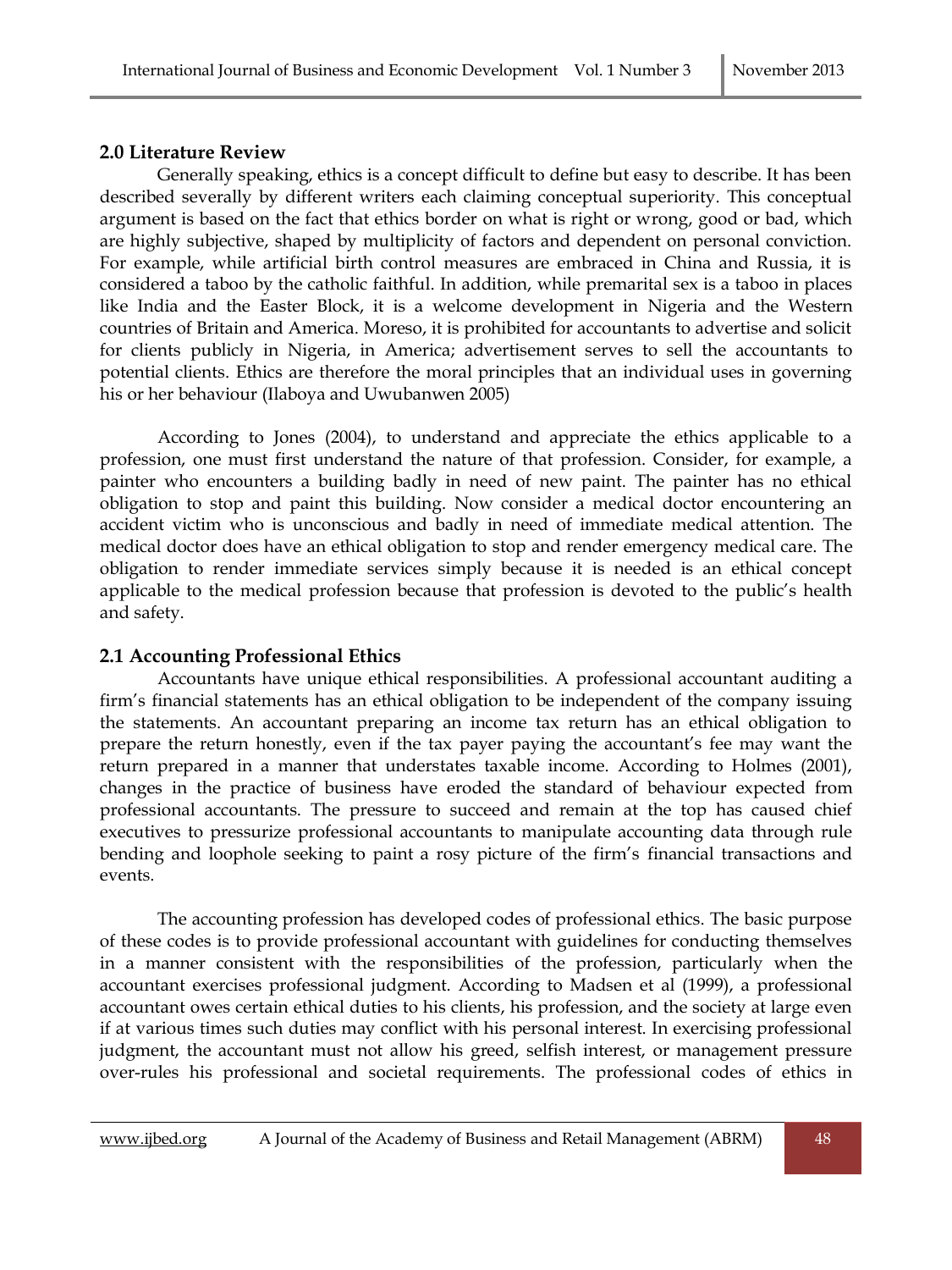accounting practice include – competence, confidentiality, independence, integrity and objectivity (Meigs, at al 1996; Frenchman, 1998 and Solomon, 2002).

**Competence**- This code of ethics specifies that professional accountants have a responsibility to; (i) maintain an appropriate level of professional competence, through training and development of their knowledge and skills. This can be achieved by attending seminars, workshops and conferences; (ii) perform their professional duties in accordance with relevant laws, regulations, and technical standards; (iii) prepare complete and clear reports and recommendations after appropriate analysis of relevant and reliable information. Magmu (2010) revealed that professional competence minimizes the risk of biases in making professional judgment

**Confidentiality**- If individuals are to discuss sensitive and private matters openly with professionals, they must trust that professional not to misuse the information provided. Thus, most professionals have ethical requirements that information provided to the professional must be held in strict confidence. Medical officers, attorneys and clergy, for example, are ethically arid legally prohibited from disclosing to others personal information obtained from persons who have sought their professional services. By the nature of their work, accountants must have access to much financial information about their clients which the client regards as "confidential" As noted by Meigs et al (1996), if accountants are to earn the trust and respect for their clients, they must respect the confidential nature of the information provided for them Thus, accountants should not disclose sensitive information about a client company to the company's competitors or to other outsiders, or use this information for his personal gain The idea that information obtained during a professional engagement is to be held in confidence differs somewhat between an independent accountant, and a management accountant in all aspects of their work, independent accountants have an ethical obligation not to misrepresent facts. They may face a conflict between their professional obligation to correctly and fully disclose facts, and a client's desire that certain information be held in confidence. Frenchman (1998) suggested that where such conflict exists, accountant should always insist that the client make any and all disclosures consistent with applicable reporting standards. If the client refuses to make such disclosures, the accountant should resign from the engagement. Having resigned from the engagement, the accountant often no longer has professional or legal obligations to make disclosures. However, he should still view the information obtained during the engagement as confidential, not to be disclosed without the clients express permission.

An accountant also has a responsibility to; (i) refrain from disclosing confidential information acquired in the course of his work except when authorized, unless legally obliged to do so; (ii) inform subordinates as appropriate regarding the confidentiality of information acquired in the course of their work and monitor their activities to assure maintenance of that confidentiality; (iii) refrain from using or appearing to use confidential information acquired in the course of their work for unethical or illegal advantage either personally or through third parties (Meigs et al, 1996).

**Independence**- When the financial statements of a company are audited, the auditor (professional independent accountant) expresses his professional opinion as to whether the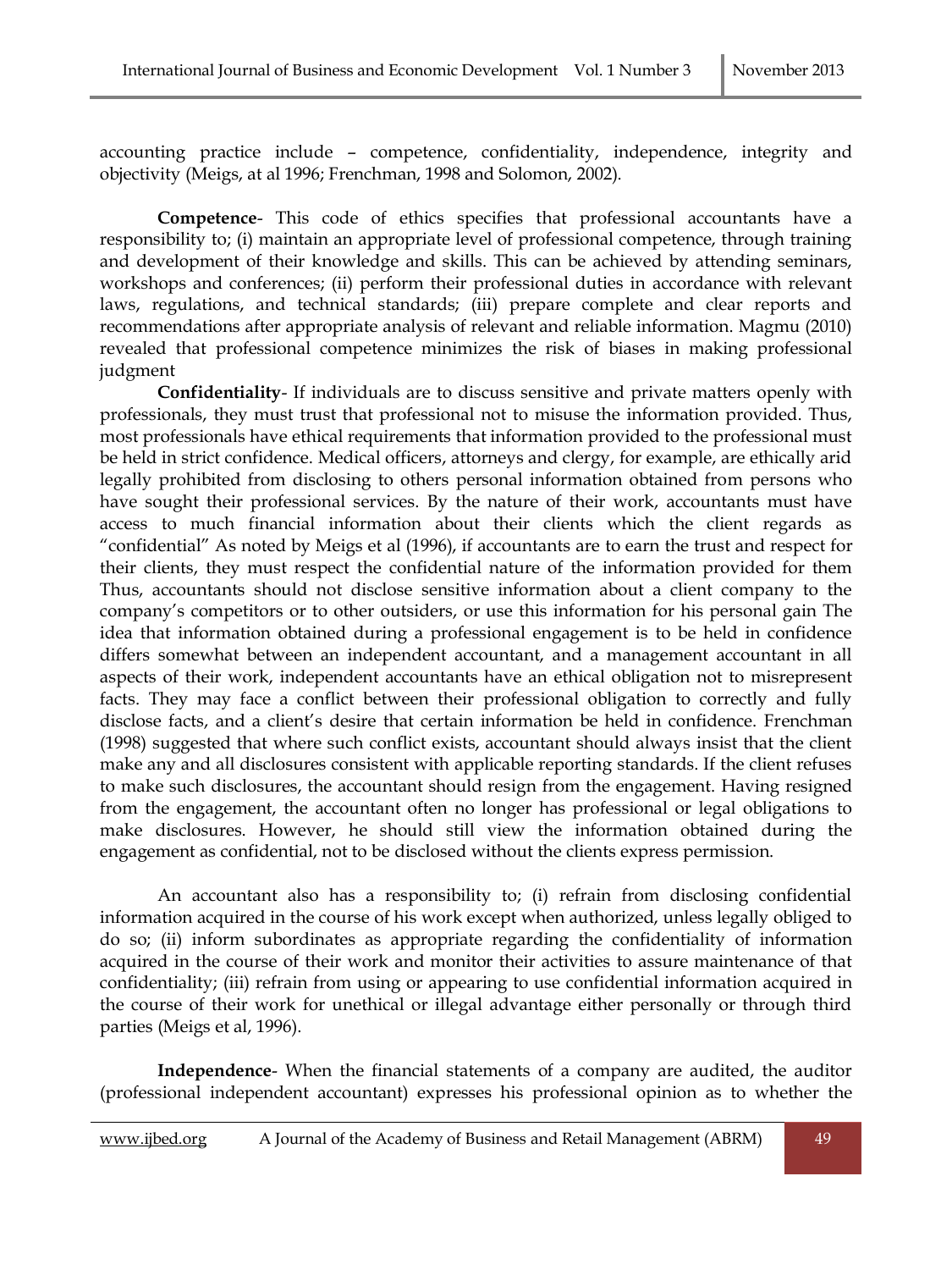financial statements represent a true and fair view of the company's financial position and the results of its operations. All stakeholders rely upon these audited financial statements in deciding their financial commitment to the company. Madsen et al (1999) asserted that if the auditor's report is to lend credibility to audited financial statement, where professional judgment could be exercised, users of the statements must view the auditor as being fair and impartial. For an auditor to be viewed as impartial, he must be independent of the company issuing the financial statements. By "independent", we mean that the auditor must not be perceived as being under the company's influence or control, or as having any vested interest in the result reported in the financial statements (Moore, 2009).

Assume, for example, that an auditor owned a large equity investment of an audit client. Many users of the financial statements might believe that the auditing firm would be reluctant to insist upon the disclosure of facts that might lower the company's share price. Thus, the auditor would not be regarded as impartial by these users of the statements. Professional accountants take extensive measures to be independent in part and also to appear independent of their audit clients. This concept of independence places a number of constraints upon the auditor's relationship with audit clients. The auditor must not have any financial interest in a client's firm, must not accept expensive gifts from the client and must not be an employee of the client organization (Robertson, 1996). Other restrictions require that close relatives of the auditor must not have a major investment in the client's firm. However, accountants need to be independent only when they are expressing an opinion on the representations made by another party. Thus the concept of independence applies primarily to the accountant's role as an auditor. In rendering income tax services and consultancy, accountants are not required to be independent of their clients. Ikoh (2012) posited that though management accountant performs many different types of accounting services, he cannot perform independent audits of his employer's financial statements.

**Integrity and Objectivity-** One of the important concepts in accounting professional code of ethics is that in the performance of any professional engagement, an accountant shall not knowingly misrepresent facts. This concept goes to the very heart of the accountant's responsibility to the public interest. William (2005) stated that facts may be misrepresented even if the facts themselves are correctly reported. For example, facts may be misrepresented if the accounting document does not contain adequate of information necessary for the proper interpretation of those facts. William (2005) further reported that to uphold integrity and objectivity in accounting profession, accountant must not be associated with misleading financial statements, income tax returns, or other accounting reports. If a client insists upon preparing an accounting document in a misleading manner, the accountant must resign from the engagement. The integrity and objectivity of professional accountant centered on the following:- (i) He must communicate information fairly and objectively; (ii) He must disclose fully all relevant information that could reasonably he expected to influence an intended user's understanding of the reports, comments and recommendations presented; (iii) He must avoid actual or apparent conflict of interest and advise all appropriate parties of any potential conflict; (iv) He must refrain from engaging in any activity that would prejudice their ability to carry out their duties ethically; (v) He must refuse any gift, favour, or hospitality that would influence or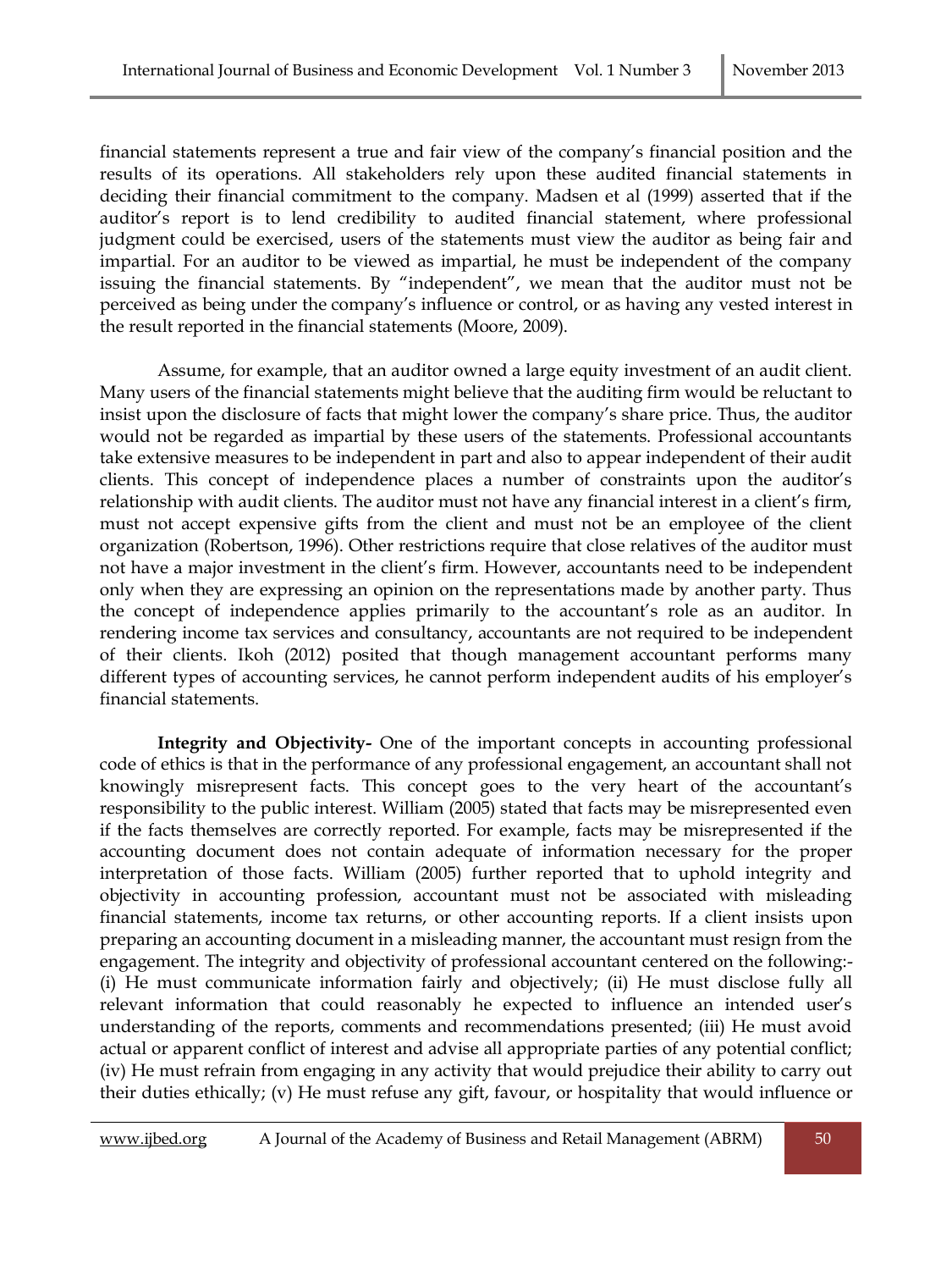would appear to influence his actions; (vi) He must recognize and communicate professional limitations or other constraints that would preclude responsible judgment or successful performance of an activity; (vii) He must communicate favourable and unfavourable information and professional judgments or opinions; (viii) He must refrain from engaging in or supporting any activities that would discredit the profession (Robertson, 1996).

Although these codes of ethics guide the professional judgment of the accountants, the applicability of these codes is questionable in corporate financial reporting in Nigeria. Elebute (1998) asserted that the accountant's greed and selfish interest as well as management pressure to succeed, have made many professional accountants to go against their professional ethics in exercising professional judgment. If the financial statements must represent true and fair view, particularly of situations not specifically covered by an official pronouncement, the accountants' professional judgment must be built on ethical concept of the profession.

## **2.2 Professional Judgment**

According to Moore (2009), professional judgment is a process used to reach a wellreasoned conclusion that is based on the relevant facts and circumstances available at the time of the conclusion. In other words, accounting professional judgment is the act of forming an opinion on accounting matter. It occurs in a setting of uncertainty and risk. Fundamental part of the process is the involvement of individuals with sufficient knowledge and experience. Professional judgment involves the identification, without bias, of reasonable alternatives; therefore, careful and objective consideration of information that may seem contradictory to a conclusion is key to its application. In addition, both professional skepticism and objectivity are essential to the process and to reaching an appropriate conclusion.

Professional judgment is not an arbitrary decision, a substitute for professional skepticism, or a method to rationalize a particular result. Performing the process in "form" without focusing on the substance does not constitute well-reasoned professional judgment. According to KPMG (2009), there are three broad areas in accounting where judgment is typically exercised. These are –

- (i) Evaluation of evidence (e.g. does the evidence obtained from confirmations combined with other audit evidence, provide sufficient appropriate audit evidence to determine whether accounts receivable is fairly stated).
- (ii) Estimating probabilities (e.g determining whether the probability-weighted cash flows used by a company to determine the recoverability of long-lived assets are reasonable).
- (iii) Deciding between options (e.g. audit procedure choices, such as inquiry of management, inspection, or confirmation).

Ikoh (2012) posited that in exercising professional judgment, the accountant should give consideration to the following –

**Identify the issue**: Identify the accounting or auditing issue requiring the use of professional judgment. Consider the following:

- Has the issue been sufficiently framed?
- Are there any related issues that need to be considered in the process?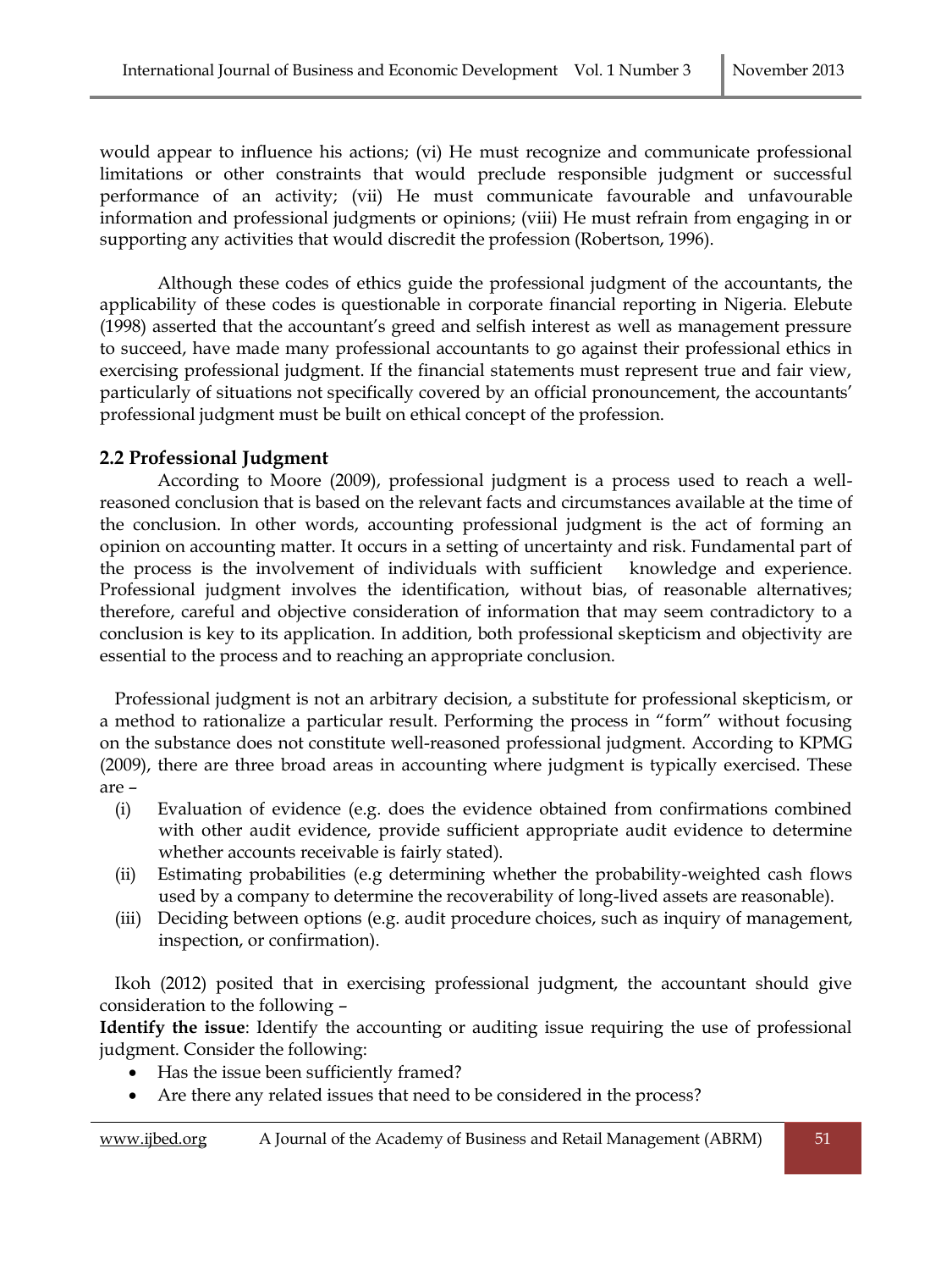**Gather the facts**: Objectively obtain a thorough understanding of the relevant facts and information available concerning the transaction, event, or situation. Consider the following:

- Have source documents and other materials been examined, knowledgeable client personnel interviewed, and other available sources of information considered?
- Were the appropriateness and reliability of the assumptions and data to be used in the analysis of the transaction or situation sufficiently assessed, tested, .and objectively challenged by obtaining sufficient competent evidence?

**Review relevant literature**: Identify the accounting or auditing literature (or other standards and rules) relevant to the issue, keeping in mind the various authoritative pronouncements in the GAAP hierarchy and the different sources of professional auditing and attestation pronouncements. According to Moore (2009), the relevant accounting or auditing standard been identified and reviewed, recognizing that reference to more than one authority may be appropriate to address the issue; the underlying principles in the relevant accounting or auditing literature should be considered; the extent that one particular authority does not address the issue directly, have other pronouncements or literature, by analogy, been considered as appropriate.

**Analyze the issue**: Apply the applicable accounting or auditing literature to the relevant facts and other information concerning the transaction, event, or situation and assess the most appropriate accounting treatment or auditing approach under the circumstances. According to Elebute (1998), the following issues should be considered:

- Do the individuals addressing the issue have sufficient knowledge, experience, and objectivity for the matter being evaluated?
- Do additional resources need to be involved in addressing the issue?
- Have the reasonable alternatives been identified?
- Have the reasonable alternatives been analyzed, including the pros and cons of each alternative? For example, has all evidence been considered, including potentially contradictory evidence, and whether any negative evidence was outweighed by positive evidence?
- Has preferability or diversity in practice been considered?
- Has the business purpose and the form and substance of the transaction been analyzed?
- Have the audit risks and potential responses to those risks been analyzed? For example, if assessing the inherent risk of material misstatement of an account balance or assertion have the potential errors relevant to the account and the factors that could reasonably increase the likelihood of a material misstatement (by error or fraud) been analyzed?
- Has consideration been given as to whether the treatment that results from applying the relevant literature has been applied consistently to similar transactions, events, or situations?

**Conclude and Document**: The final stage is to contemporaneously document the conclusion reached, with specific discussion of the issue; applicable facts and evidence gathered; relevant literature, policies, and guidance; individuals consulted; alternatives considered; analysis performed; and basis for the conclusion reached.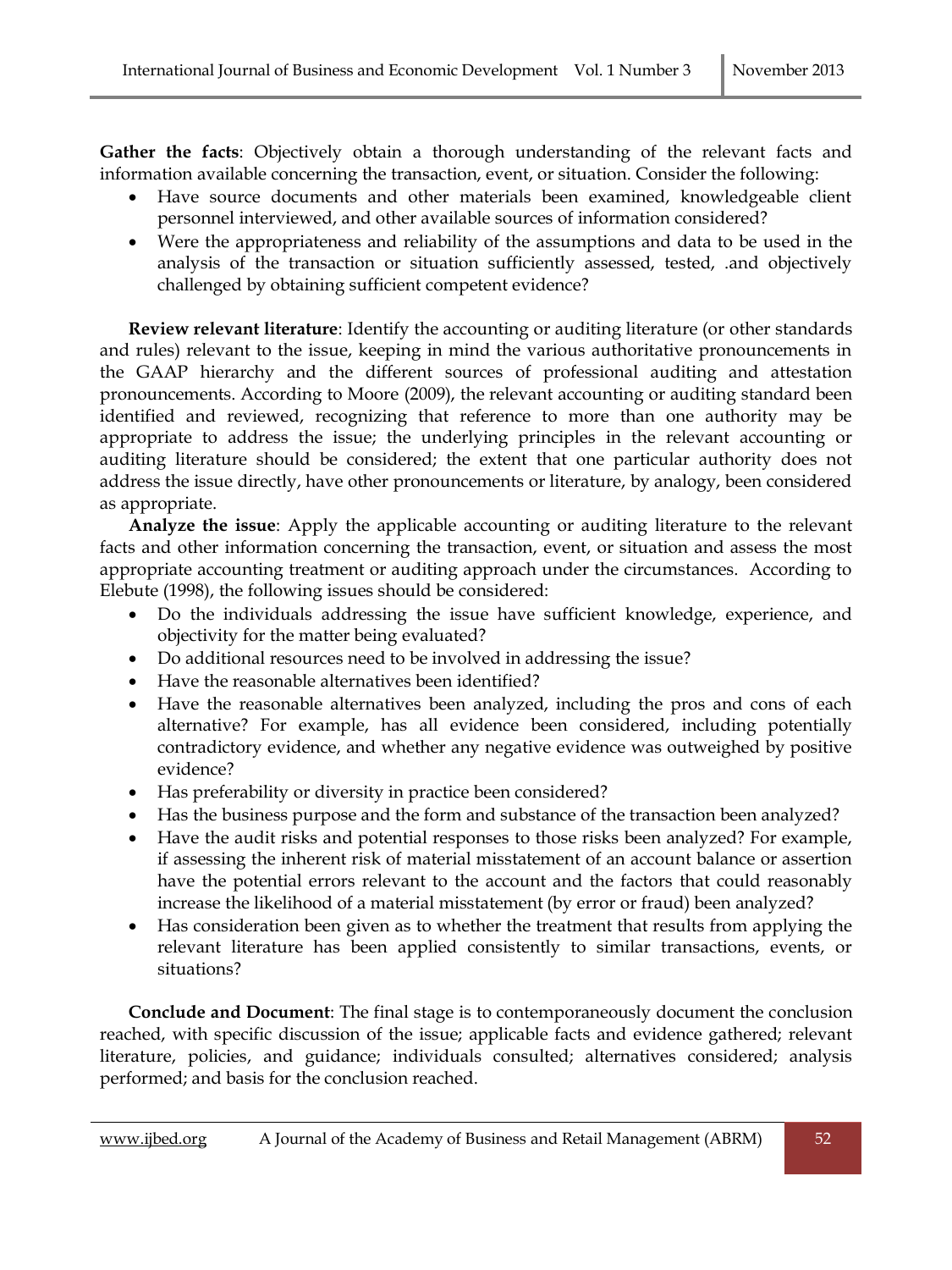- Was the rationale for the alternative selected (including the reason why the selected alternative is preferred to other alternatives or reasons why the preferred alternative was not selected) documented?
- Has an assessment been made as to whether the effort spent in the process and the extent of documentation are consistent with the significance and complexity of the professional judgment reached?

## **2.3 Methodology**

The survey method of research design was adopted in this study and the population consisted of three hundred and seventeen (317) registered professional accountants in Rivers State of Nigeria. Due to the large size of the population, the researchers resorted to a sample study where the Taro Yemani sample size determination function was used to determine a sample size of one hundred and seventy-seven (177) professional accountants. In order to generate the necessary data for this study, a questionnaire designed in 5-point Likert-scale was administered on the respondents. The data generated for the study were analysed with the regression model, which was computed with the aid of the statistical package for social sciences (SPSS) version 17.

In this study, the predictor variable – ethical concept was measured using competence, independence, confidentiality, and integrity/objectivity; while the criterion variable – professional judgment was operationalized in various dimensions of credibility as shown in the questionnaire.

The model framework for this study is as specified below;

$$
PJ = F [\alpha_o + \beta_1 \text{ COM} + \beta_2 \text{IND} + \beta_3 \text{CONF} + \beta_4 \text{INO} + \dots \dots \mu i]
$$

Where;

```
PJ = Professional Judgment; \alpha= Regression Constant; \beta= Regression Co-efficient; COM =
Competence; IND = Independence; CONF = Conflict = Condition; INOIntegrity/objectivity; \mu= Error term.
```
In testing the stated hypotheses, the model framework was dis-integrated for each hypothesis.

Ho1: Professional competence has no significant impact on the credibility of accountant's judgment in corporate financial reporting.

In testing this hypothesis, data generated on competence were regressed against data on credibility of professional judgment, and the result obtained is shown in the table below.

| <b>Statistical Variables</b>          | Values     |
|---------------------------------------|------------|
| Regression Constant $(\alpha)$        | 211547.305 |
| Regression Co-efficient $(\beta)$     | 0.193      |
| Correlation Co-efficient (R)          | 0.860      |
| Co-efficient of Determination $(R^2)$ | 0.7396     |
| P-value                               | 0.016      |
| t-statistic                           | 2822       |

Table 1; Impact of professional competence on the credibility of accountant's judgment *Source*; SPSS Version 17 Window Output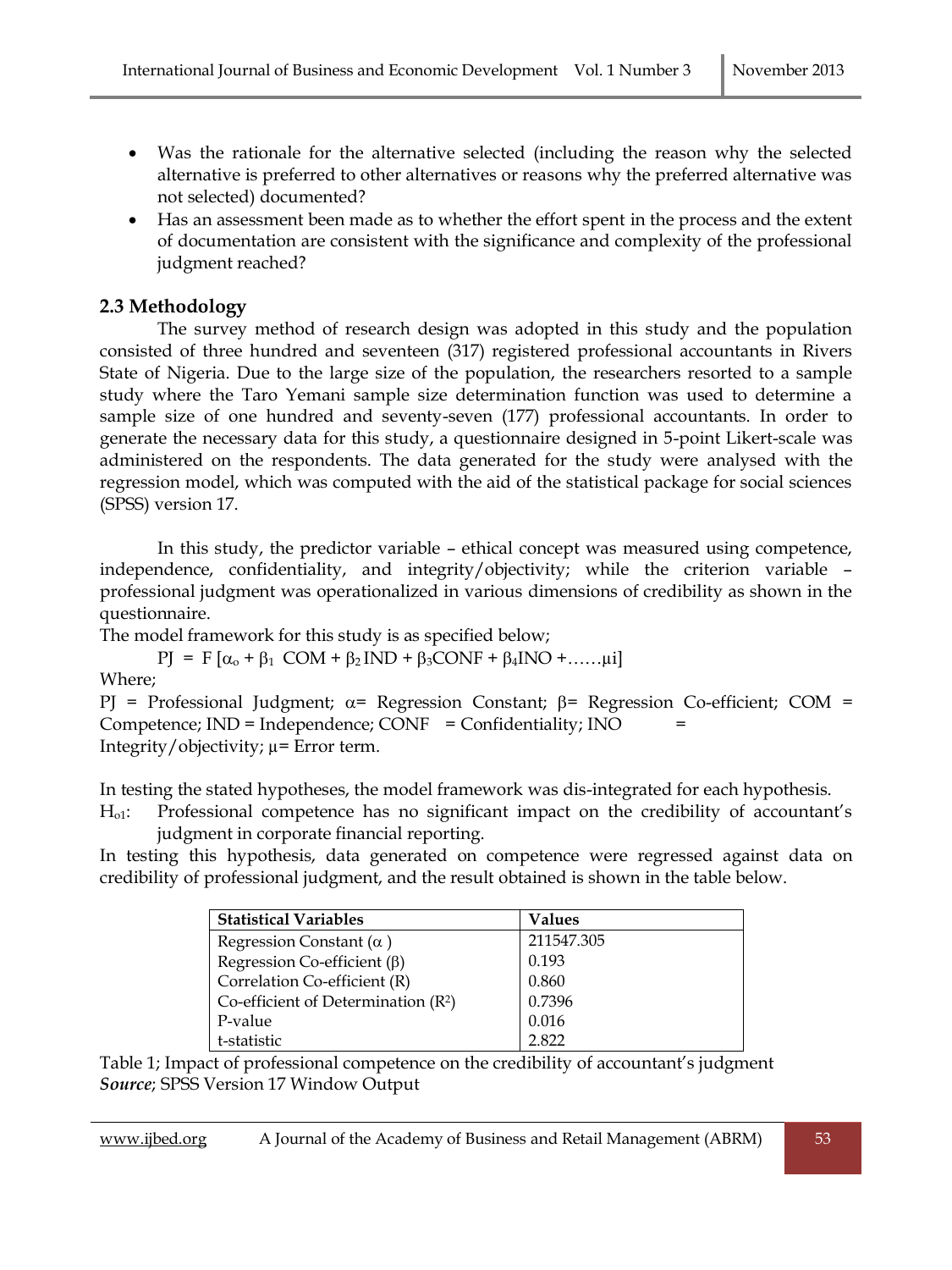The result presented in the above table revealed a correlation co-efficient of (R) of 0.860, which indicates a strong impact of professional competence, the credibility of professional judgment increases by 19.3%. The co-efficient of determination (R2) of 0.7396 suggests that about 73.96% credibility in professional judgment is attributable to professional competence. The Pvalue (0.016) and t-statistic (2.822) indicate a significant impact. Therefore, the null hypothesis is rejected. This implies that professional competence has a significant impact on the credibility of accountant's judgment in corporate financial reporting.

Ho2: Independence of the accountant has o significant effect on the credibility of professional judgment in corporate financial reporting.

In testing this hypothesis, data generated on independence were regressed against data on credibility of professional judgment, and the result obtained is shown in the table below.

| <b>Statistical Variables</b>          | Values    |
|---------------------------------------|-----------|
| Regression Constant $(\alpha)$        | 30428.201 |
| Regression Co-efficient $(\beta)$     | 0.112     |
| Correlation Co-efficient (R)          | 0.660     |
| Co-efficient of Determination $(R^2)$ | 0.436     |
| P-value                               | 0.021     |
| t-statistic                           | 2.403     |

Table 2: Effect of independence of the accountant on the credibility of professional judgment *Source*; SPSS Version 17 Window Output

The result presented in the above revealed a correlation co-efficient (R) of 0.660, which indicates a high positive effect of accountant's independence on professional judgment. For 1% increase in accountant's independence, the credibility of professional judgment increase 11.2%. The co-efficient of determination  $(R^2)$  of 0.436 suggests that about 43.6<sup>^</sup> credibility in professional judgment is attributable to independence. The p-value (0.021) and t-statistic (2.403) indicate a significant effect. Therefore, the null hypothesis is rejected. This implies that accountant's independence has a significant effect on professional judgment.

Ho3: Confidentiality of information has no significant relations with credibility of professional judgment in corporate financial reporting.

In testing this hypothesis, data generated on confidentiality of information were regressed against data on credibility of professional judgment, and the result obtained is shown in the table below.

| <b>Statistical Variables</b>          | Values     |
|---------------------------------------|------------|
| Regression Constant $(\alpha)$        | 391722.079 |
| Regression Co-efficient $(\beta)$     | 0.082      |
| Correlation Co-efficient (R)          | 0.571      |
| Co-efficient of Determination $(R^2)$ | 0.326      |
| P-value                               | 0.041      |
| t-statistic                           | 2.008      |

Table 3: Relationship between confidentiality of information and credibility of professional judgment

www.ijbed.org A Journal of the Academy of Business and Retail Management (ABRM) 54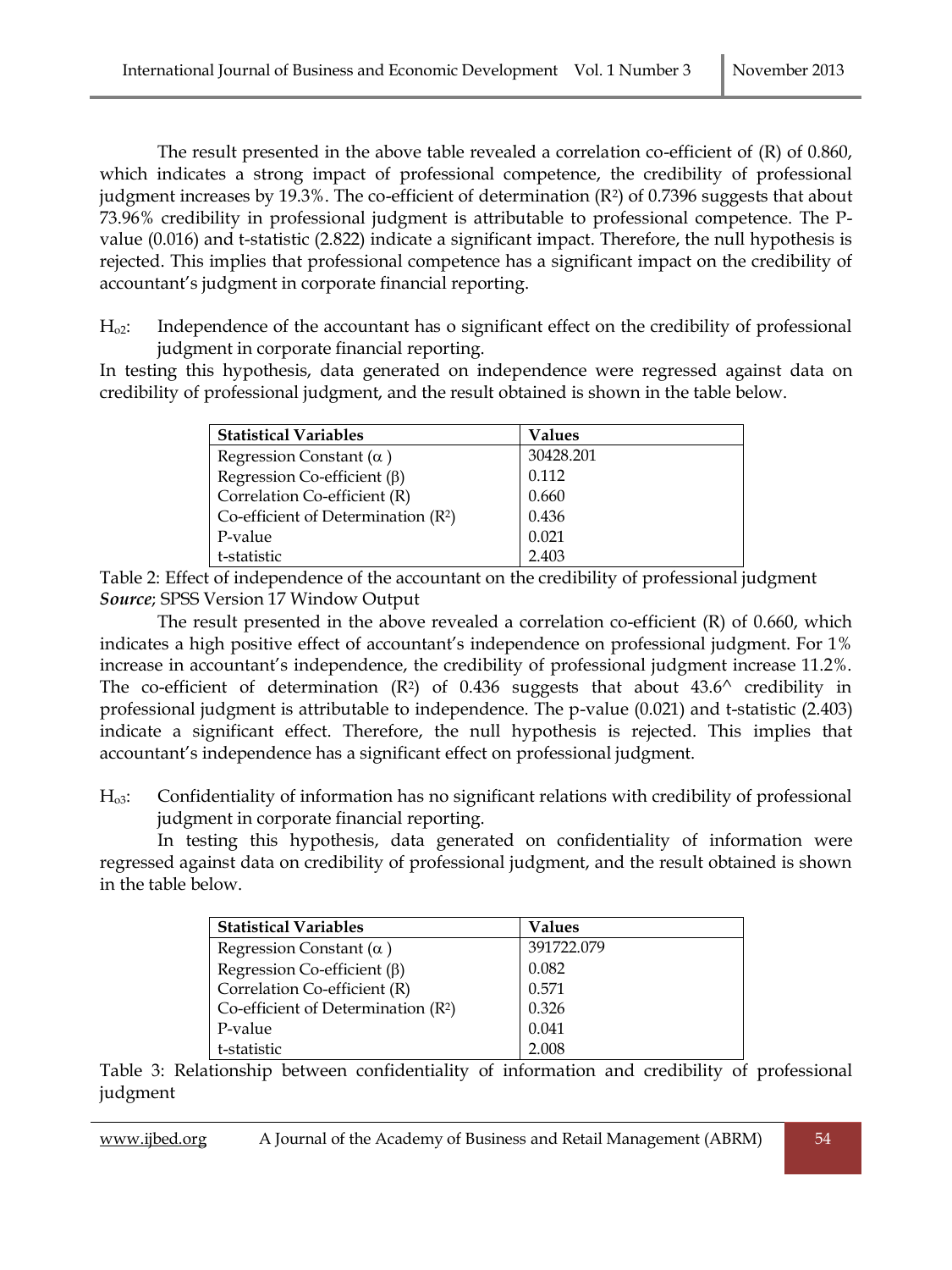#### *Source*; SPSS Version 17 Window Output

The result presented in the above table revealed a correlation co-efficient (R) of 0.571, which indicates a high positive relationship between confidentiality and credibility of professional judgment. For 1% increase in confidentiality, the credibility of professional judgment increase by 8%. The co-efficient of determination  $(R<sup>2</sup>)$  of 0.326 suggests that about 32.6% credibility in professional judgment is attributable to confidentiality of information. The p-value (0.041) and t-statistic (2.008) indicate a significant relationship. Therefore, the null hypothesis is rejected. This implies that confidentiality of information has a significant relationship with the credibility of professional judgment.

Ho4: Integrity/objectivity has no significant implication on the credibility of professional judgment in corporate financial reporting

In testing this hypothesis, data generated on integrity/objectivity were regressed against data on credibility of professional judgment, and the result obtained is shown in the table below.

| <b>Statistical Variables</b>          | <b>Values</b> |
|---------------------------------------|---------------|
| Regression Constant $(\alpha)$        | 43E.453       |
| Regression Co-efficient $(\beta)$     | 0.178         |
| Correlation Co-efficient (R)          | 0.829         |
| Co-efficient of Determination $(R^2)$ | 0.687         |
| P-value                               | 0.019         |
| t-statistic                           | 2.698         |

Table 4: Implication of integrity/objectivity on the credibility of professional judgment *Source*; SPSS Version 17 Window Output

The result presented in the above table revealed a correlation co-efficient (R) of 0.829, which indicates a strong implication of integrity/objectivity on the credibility of professional judgment. For 1% increase in integrity/objectivity of the accountant, the credibility of professional judgment increase by 17.8%. The co-efficient of determination (R2) of 0.689 suggests that about 68.9% credibility in professional judgment is attributable to integrity/objectivity. The p-value (0.019) and t-statistic (2.698) indicate a significant implication. Therefore, the null hypothesis is rejected. This implies that integrity/objectivity has a significant implication on the credibility of professional judgment in corporate financial reporting.

## **3.0 Discussions and Conclusions**

Professional judgment is an increasingly important issue in accounting and auditing. As accounting standards become more subjective and fair value measurements increasingly take centre stage, accountants are required to exercise more and better professional judgment on a consistent basis. The result of our analysis indicated that professional competence has a positive significant impact on the credibility of accountant's judgment. This implies that as the accountant becomes more competent, the quality of professional judgment is improved. This result is in agreement with Magmu (2010), who revealed that professional competence minimizes the risk of biases in making professional judgment. It is also gathered in this research work that independence of the accountant has a positive significant effect of the credibility professional judgment. The implication of this result is that, if an accountant is independent of his client, a better judgment in financial reporting is assured. Madsen and Safritzi (1999) supported this finding by asserting that if the auditor's report is to lend credibility to audited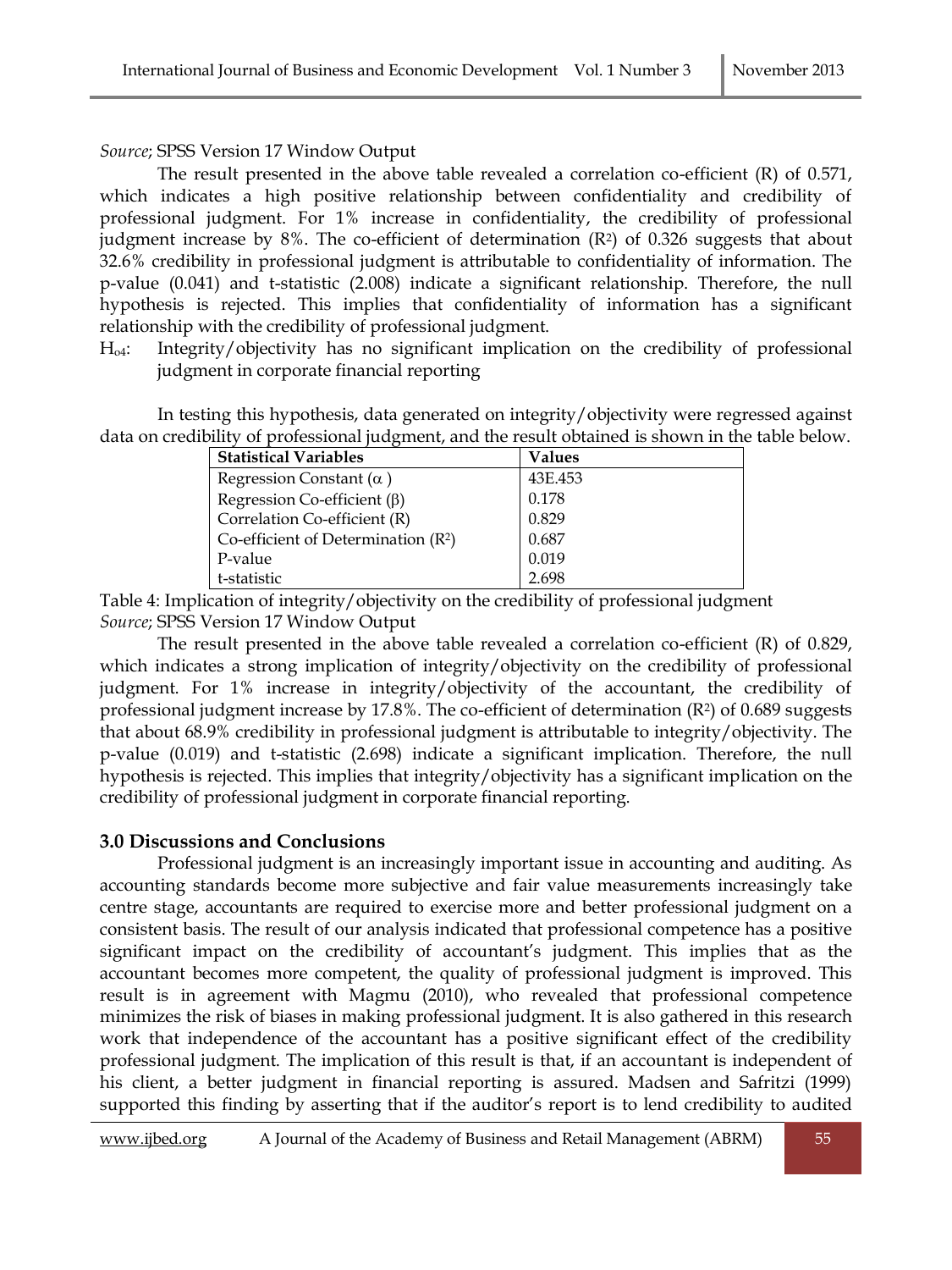financial statements where professional judgment could be exercised, users of the statements must view the auditor as being fair and impartial and not under the influence or control of his client.

Furthermore, it was revealed in this study that confidentiality of information has a positive significant relationship with the credibility of professional judgment. This means that accountants must not use their client's information for personal advantage as such would negatively influence their professional judgment. Meigs et al (1996) agreed with this result when they claimed that the use of confidential information for private gain hinders the trust and respect earned by the accountant, and such is capable of biasing professional judgment. More so, the study affirmed that integrity/objectivity has a positive significant implication on the credibility of professional judgment in financial reporting. This implies that professional judgment becomes more credible when exercised with the concept of integrity and objectivity. Prior research by William (1995) supported by result. William (1995) reported that accountants must not be associated with misleading financial statements, income tax returns, and other accounting reports, where judgment is exercised, if integrity and objectivity in accounting profession must be upheld. Based on the above, it is recommended that –

- (i) Professional judgment in corporate financial reporting in Nigeria must be based on professional ethics in accounting;
- (ii) Any professional accountant indulging in unethical conducts in exercising professional judgment should be disciplined accordingly and practicing license should be withdrawn.
- (iii)A regulatory authority should be instituted by the accounting professional bodies in collaboration with the government to oversee and regulate the activities of professional accountants in Nigeria.

## **4.0 Research limitations and direction for further research**

The major limitation of this study is its restriction to Rivers State, which is just one state of the 36 states of the federation. We therefore suggest that a similar study should be conducted in other states to test the veracity of the research findings.

## **References**

Ayodele, B.O. (2005) *Ethis and external auditing*. Ibadan; Bobbmas

- Elebute, K. (1998), Codes of ethics and regulation. *Paper presented by the President at Annual Accountant Conference of ICAN;* September 10, Abuja
- Frenchman, E.R. (1998) *Corporate strategy and the search for ethics*. Englewood Cliffs; New Jersey; Prentice-Hall
- Holmes, R.L. (2001) Ethics before profits. In Raziels, Abelson and Friquegnon, Marie -Louise (ed) *Ethics for ModernLife,* 4th Edition, New York, St. Martins Press; 213-218
- Ikoh, R (2013) Considerations when applying professional judgment. *Accounting and Auditing Review*, 6(1), 141-159
- Ilaboya, O.J and Uwubamwen, A.E. (2005) Ethics, *integrity and the accounting profession. Empirical* Evidence from Nigeria; *Nigeria Journal of Business Administration*, 8(1&2), 8-25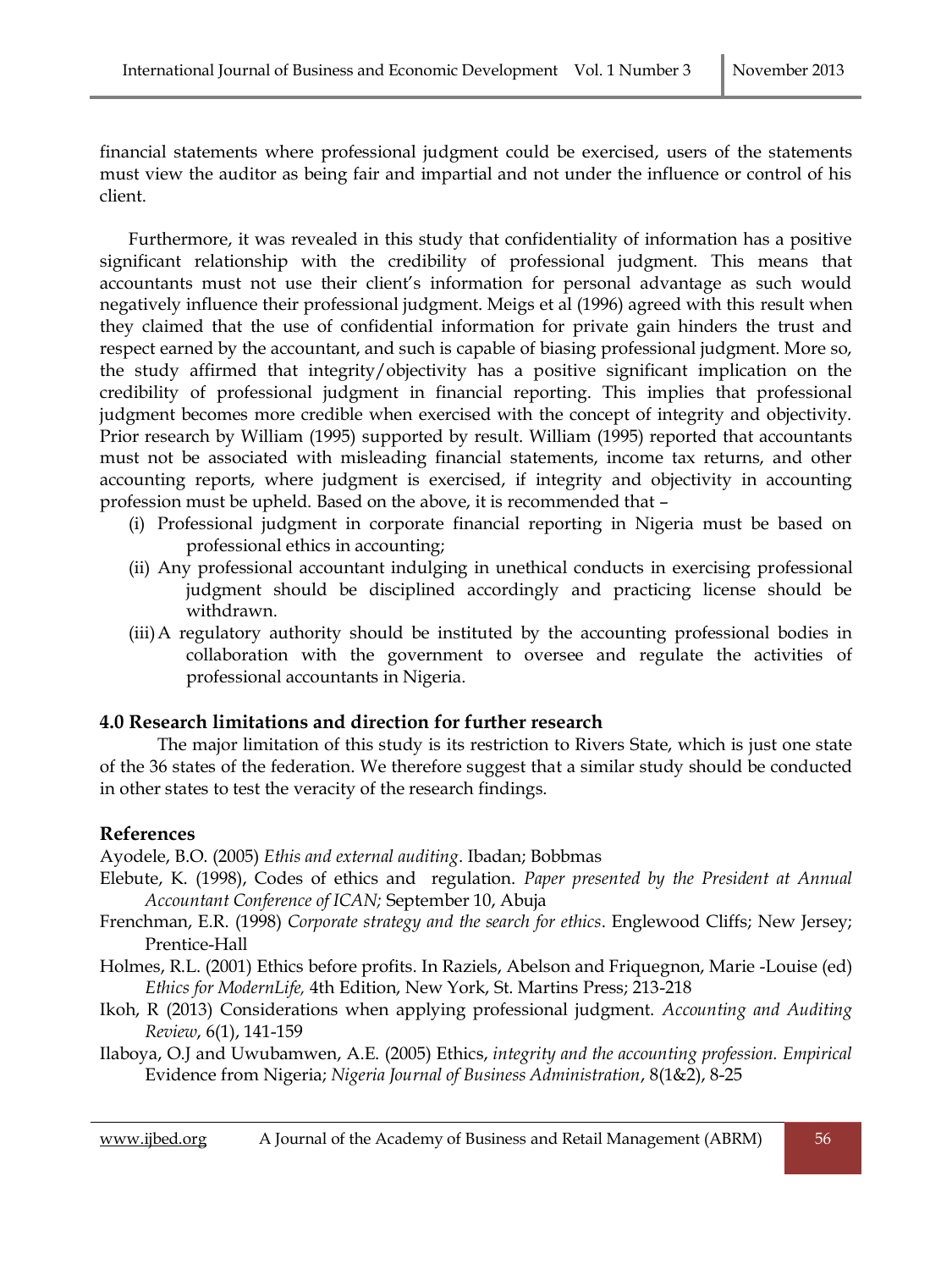- Jones, T. (1991) Ethical decision making by individuals in the organization. *Academy of Management Review*, 6(2), 89
- KPMG (2009) Professional judgment framework. [http://www.kpmgfacultyportal.com;](http://www.kpmgfacultyportal.com/) Retrieved on 6th September, 2013.
- Madsen, P. and Safritzi, J. M. (1999) *Essentials of business ethics*. New York, Penguin Books,
- Magmu, D.A (2010) Professional judgment in accounting[.http://www.interimconference.com;](http://www.interimconference.com/) Retrieved on 13th May 2013
- Meigs, R.F. Meigs, M.A. Bettner, N. and Whittington, R. (1996) *Accounting-the basis for business decisions*, New York, McGraw-Hill Copy. Inc.
- Moore, G (2009) Using professional judgment. *The Auditor's Report*; 33(1); 1-4
- Robertson, J.C. (1996) Auditing; Chicago; Richard D. Irwin:
- Smith, F.A. (1999) *Advanced financial reporting for professionals*. New York; Irwin Publishers;
- Solomon, R.C. (2002) *Ethics and excellence*. New York, Oxford University Press
- William, B. (1995) *Ethics and the Limit of Philosophy*; Boston, Harvard University Press.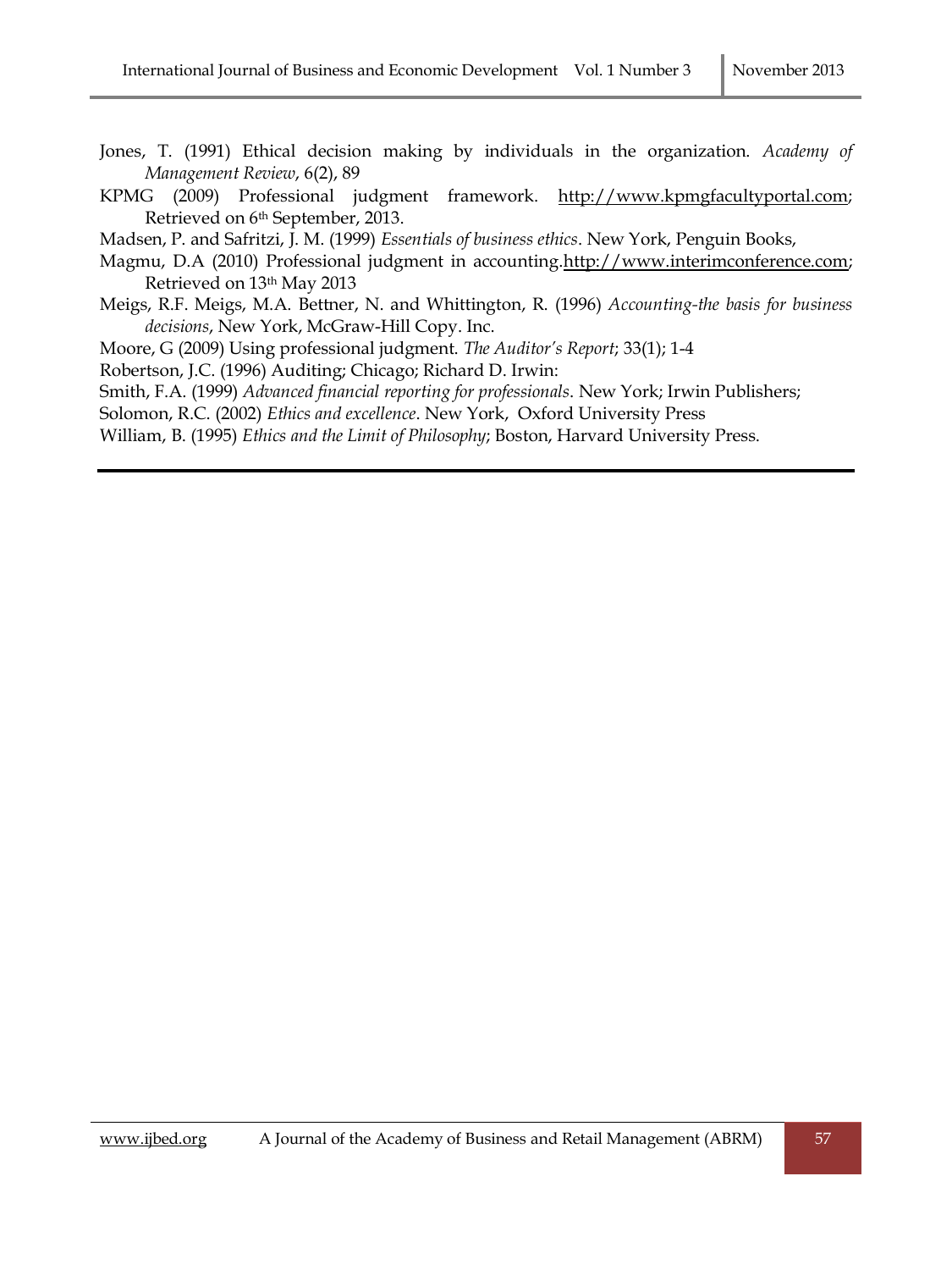## **Appendix; Questionnaire Specimen**

| S/N | <b>STATEMENTS</b>                                                                         | SA(5) | A(4) | D(3) | SD(2) | U(1) | Total |
|-----|-------------------------------------------------------------------------------------------|-------|------|------|-------|------|-------|
| (A) | Competence                                                                                |       |      |      |       |      |       |
| 1.  | Professional accountants maintain appropriate                                             |       |      |      |       |      |       |
|     | level of professional competence                                                          |       |      |      |       |      |       |
| 2.  | After appropriate analysis of relevant and reliable                                       |       |      |      |       |      |       |
|     | information by the accountant, a complete and                                             |       |      |      |       |      |       |
|     | unambiguous reports are usually prepared                                                  |       |      |      |       |      |       |
| 3.  | Accountants perform their professional duties in                                          |       |      |      |       |      |       |
|     | accordance with relevant laws, regulations, and                                           |       |      |      |       |      |       |
|     | technical standards                                                                       |       |      |      |       |      |       |
| 4.  | Training and development through seminars,                                                |       |      |      |       |      |       |
|     | workshops and conferences are usually the watch                                           |       |      |      |       |      |       |
|     | dog of professional accountants                                                           |       |      |      |       |      |       |
| 5.  | Professional accountants are adequately equipped                                          |       |      |      |       |      |       |
|     | with the necessary information technology skills                                          |       |      |      |       |      |       |
| (B) | Confidentiality                                                                           |       |      |      |       |      |       |
| 1.  | Sensitive information about a client is often                                             |       |      |      |       |      |       |
|     | disclosed by the accountant to client's competitors                                       |       |      |      |       |      |       |
| 2.  | Financial information acquired in the course of                                           |       |      |      |       |      |       |
|     | their professional work is often used by                                                  |       |      |      |       |      |       |
|     | accountants for their personal advantage                                                  |       |      |      |       |      |       |
| 3.  | Professional accountants fully disclose facts of any                                      |       |      |      |       |      |       |
|     | financial events irrespective of client's pressure to                                     |       |      |      |       |      |       |
|     | act otherwise.                                                                            |       |      |      |       |      |       |
| 4.  | Professional accountants are prohibited and                                               |       |      |      |       |      |       |
|     | sanctioned from disclosing client's information to                                        |       |      |      |       |      |       |
| 5.  | third parties or for personal gain.<br>Professional accountants monitor the activities of |       |      |      |       |      |       |
|     |                                                                                           |       |      |      |       |      |       |
|     | their staff to ensure strict compliance to the                                            |       |      |      |       |      |       |
|     | confidentiality of client's information                                                   |       |      |      |       |      |       |
| (C) | Independence                                                                              |       |      |      |       |      |       |
| 1.  | Gifts and other financial favours from clients are                                        |       |      |      |       |      |       |
|     | usually accepted by professional accountants.                                             |       |      |      |       |      |       |
| 2.  | Professional accountants are perceived as being                                           |       |      |      |       |      |       |
|     | under the influence or control of their clients                                           |       |      |      |       |      |       |
| 3.  | Professional accountants are partial in reporting                                         |       |      |      |       |      |       |
|     | financial transactions                                                                    |       |      |      |       |      |       |
| 4.  | Professional accountants take extensive measures                                          |       |      |      |       |      |       |
|     | to be independent.                                                                        |       |      |      |       |      |       |
| 5.  | Users<br>financial<br>οf<br>statements<br>perceived                                       |       |      |      |       |      |       |
|     | professional accountants as being independent of                                          |       |      |      |       |      |       |
|     | their client                                                                              |       |      |      |       |      |       |